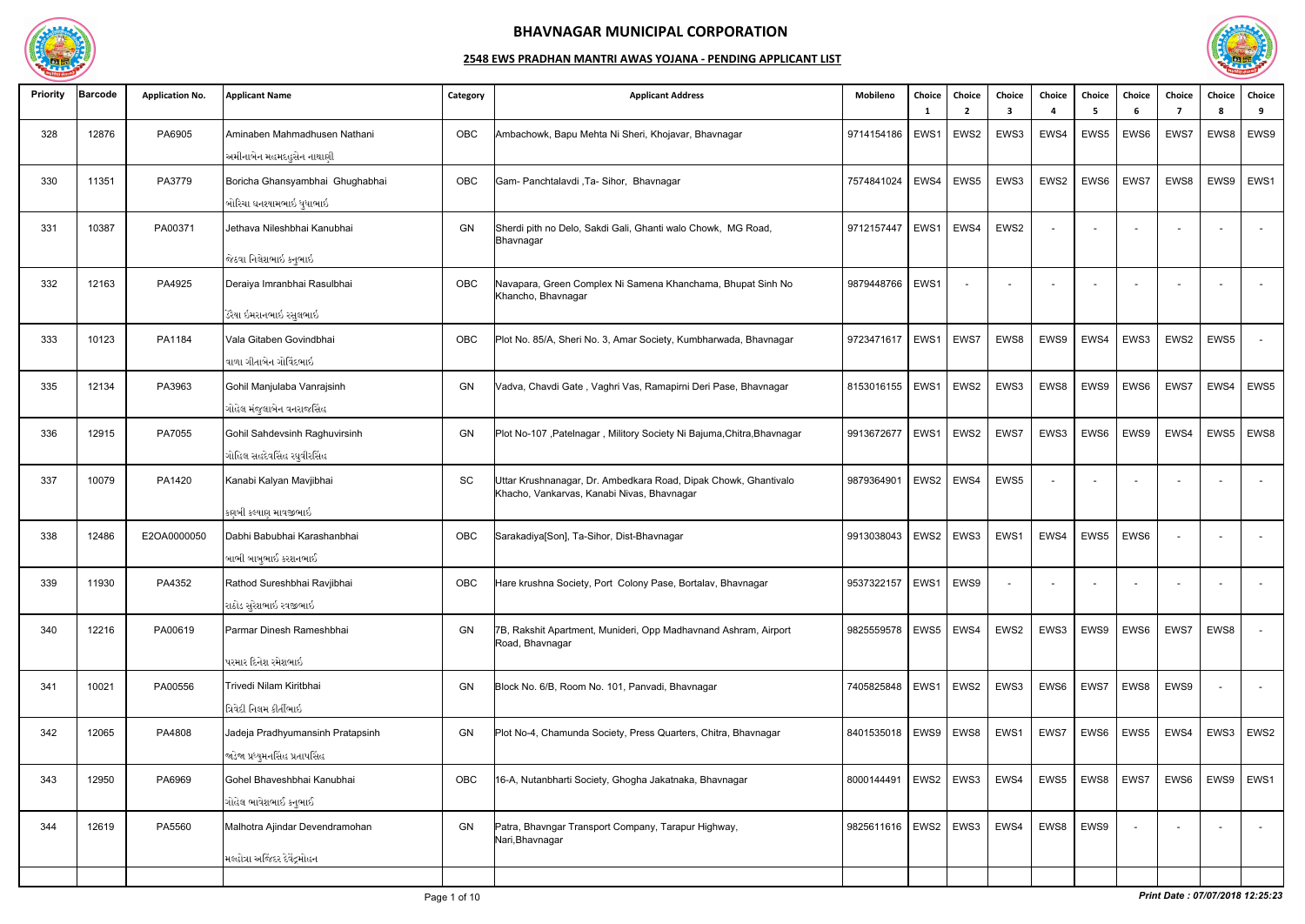

| <b>Priority</b> | <b>Barcode</b> | <b>Application No.</b> | <b>Applicant Name</b>          | Category | <b>Applicant Address</b>                                                                   | Mobileno                 | Choice<br>-1 | Choice<br>$\overline{2}$ | Choice<br>3              | Choice<br>$\mathbf{A}$   | Choice<br>-5             | Choice<br>-6             | Choice<br>7 | Choice<br>-8 | Choice<br>9              |
|-----------------|----------------|------------------------|--------------------------------|----------|--------------------------------------------------------------------------------------------|--------------------------|--------------|--------------------------|--------------------------|--------------------------|--------------------------|--------------------------|-------------|--------------|--------------------------|
| 345             | 12375          | PA5228                 | Dodeja Rajkumariben Hareshbhai | GN       | New Sindhunagar, Room No-655/A, Sant Vashuram Mandir Pachhal,<br>Rochiram Chowk, Bhavnagar | 9375401716               | EWS6         | EWS7                     | EWS8                     | EWS2                     |                          |                          |             |              | $\sim$                   |
|                 |                |                        | ડોડેજા રાજકુમારીબેન હરેશભાઈ    |          |                                                                                            |                          |              |                          |                          |                          |                          |                          |             |              |                          |
| 346             | 11934          | PA1573                 | Rathod Rekha Udaybhai          | GN       | 36/F, 50 Variya, Rajputvadi, Kansara Ne Kanthe, Gam- Bhavnagar                             | 9426117188               | EWS1         | EWS2                     | EWS5                     | EWS7                     | EWS8                     | EWS3                     | EWS9        | EWS4         | EWS6                     |
|                 |                |                        | રાઠોડ રેખા ઉદયભાઇ              |          |                                                                                            |                          |              |                          |                          |                          |                          |                          |             |              |                          |
| 347             | 12005          | PA4468                 | Dathiya Mukeshbhai Batukbhai   | SC       | Valcate Gate, Valmikivas, Bhavnagar                                                        | 9712753024               | EWS1         |                          | $\overline{\phantom{a}}$ | $\overline{\phantom{a}}$ | $\overline{a}$           |                          |             |              | $\sim$                   |
|                 |                |                        | દાઠિયા મુકેશભાઇ બટુકભાઇ        |          |                                                                                            |                          |              |                          |                          |                          |                          |                          |             |              |                          |
| 348             | 12392          | PA5079                 | Patel Bipinchandra Babulal     | GN       | Kanbivad, Dhajagaravali Sheri, Bhagvati Krupa Deli, Bhavnagar                              | 8460798519               | EWS4         | EWS5                     |                          | $\overline{\phantom{a}}$ | $\overline{a}$           |                          |             |              | $\sim$                   |
|                 |                |                        | પટેલ બીપીનચંન્દ્ર બાબુલાલ      |          |                                                                                            |                          |              |                          |                          |                          |                          |                          |             |              |                          |
| 352             | 11137          | PA2970                 | Jaypal Nayna Rajeshbhai        | GN       | Modest Apptment, Subhashnagar, Plot no. 2315, Bhavnagar                                    | 9824333335               | EWS3         | EWS2                     |                          | $\overline{\phantom{a}}$ | $\sim$                   | $\overline{\phantom{0}}$ |             |              | $\overline{a}$           |
|                 |                |                        | જયપાલ નયના રાજેશભાઇ            |          |                                                                                            |                          |              |                          |                          |                          |                          |                          |             |              |                          |
| 354             | 12694          | PA5841                 | Makawana Sonalben Dineshbhai   | OBC      | Plot No 69 Mafatnagar Vaghela Mandapvalo Khacho Bhavnagar                                  | 9574204724               | EWS4         | EWS5                     |                          | $\overline{\phantom{a}}$ | $\overline{\phantom{a}}$ |                          |             |              | $\sim$                   |
|                 |                |                        | મકવાણા સોનલબેન દિનેશભાઈ        |          |                                                                                            |                          |              |                          |                          |                          |                          |                          |             |              |                          |
| 355             | 10691          | PA2949                 | Aazab Sirajbhai Hanifbhai      | OBC      | Ranika, Sarkari Sandas ni bajuma, Bhavnagar                                                | 9925717818   EWS1        |              |                          | $\overline{\phantom{0}}$ | $\overline{\phantom{a}}$ |                          |                          |             |              | $\overline{\phantom{a}}$ |
|                 |                |                        | આઝાબ સીરાઝભાઇ હનીફભાઇ          |          |                                                                                            |                          |              |                          |                          |                          |                          |                          |             |              |                          |
| 357             | 11864          | PA4855                 | Jogdiya Kishor Premjibhai      | GN       | Gayatrinagar, Dadani Vavni Pachhal, Navu Bhojavadar Vasahat,                               | 9723289313               | EWS1         | EWS2                     | EWS3                     | EWS7                     | EWS8                     | EWS9                     | EWS6        | EWS5         | EWS4                     |
|                 |                |                        |                                |          | Shihor, Dist-Bhavnagar                                                                     |                          |              |                          |                          |                          |                          |                          |             |              |                          |
|                 |                |                        | જોગદિયા કિશોર પ્રેમજીભાઇ_      |          |                                                                                            |                          |              |                          |                          |                          |                          |                          |             |              |                          |
| 358             | 13034          | PA6974                 | Patel Ankurbhai Dhirajlal      | GN       | Shreedhar Panchag No Delo, Bhadevani Sheri, Pirchhala Road,<br>Bhavnagar                   | 9427643268               | EWS3         | EWS5                     | EWS4                     | EWS2                     |                          |                          |             |              | $\sim$                   |
|                 |                |                        | પટેલ અંકુરભાઇ ધિરજલાલ          |          |                                                                                            |                          |              |                          |                          |                          |                          |                          |             |              |                          |
| 359             | 11759          | PA3789                 | Lathiya Lakhabhai Punabhai     | OBC      | Mu-Nava Ratanpar, Vaya-Koliyak, Ta.Dist-Bhavnagar                                          | 9601709399   EWS2   EWS7 |              |                          | EWS8                     | EWS6                     |                          | EWS9   EWS4              |             |              | EWS5   EWS3   EWS1       |
|                 |                |                        | લાઠિયા લાખાભાઇ પુનાભાઇ         |          |                                                                                            |                          |              |                          |                          |                          |                          |                          |             |              |                          |
| 360             | 10729          | PA00987                | Vora Ramaben Bharatbhai        | SC       | Plot no. 137, Madhuvan Society, Fulsar, Chitra, Bhavnagar                                  | 9377583085               | EWS1   EWS2  |                          | EWS3                     | EWS7                     | EWS8                     | EWS9                     | EWS4        | EWS5         | EWS6                     |
|                 |                |                        | વોરા રમાબેન ભરતભાઇ             |          |                                                                                            |                          |              |                          |                          |                          |                          |                          |             |              |                          |
| 361             | 12957          | PA6857                 | Asvani Satish Govindbhai       | GN       | Block No- D/302, Sadhu Vasvani, Kunj Society, Chamunda Mandir Ni                           | 8460613641               |              | EWS2   EWS3              | EWS4                     | EWS5                     | EWS6                     | EWS7                     | EWS8        | EWS9         | EWS1                     |
|                 |                |                        |                                |          | Same, Juna Sindhunagar, Bhavnagar                                                          |                          |              |                          |                          |                          |                          |                          |             |              |                          |
|                 |                |                        | અસ્વાણી સતીશ ગોવિંદભાઈ         |          |                                                                                            |                          |              |                          |                          |                          |                          |                          |             |              |                          |
| 362             | 11921          | PA4447                 | Shaikh Abubakar Yakubbhai      | OBC      | Sandhiyavad, Bhut No Limdo, Bhavnagar                                                      | 9426591767               | EWS2         |                          | $\sim$                   | $\sim$                   |                          |                          |             |              | $\sim$                   |
|                 |                |                        | શૈખ અબુબકર યાકુબભાઇ            |          |                                                                                            |                          |              |                          |                          |                          |                          |                          |             |              |                          |
| 364             | 12934          | PA6784                 | Parmar Mahipalsinh Navalsinh   | OBC      | Police Karmchari Co.Op.Ha.Society.Ltd,Plot No- 100, Ganeshnagar-2,<br>Chitra, Bhavnagar    | 8487880206               |              | EWS4 EWS5                | EWS6                     | EWS2                     | EWS1                     | EWS8                     | EWS7        | EWS9         | EWS3                     |
|                 |                |                        | પરમાર મહિપાલસિંહ નવલસિંહ       |          |                                                                                            |                          |              |                          |                          |                          |                          |                          |             |              |                          |
| 365             | 11038          | PA4296                 | Solanki Lakhabhai Chandubhai   | OBC      | Plot no- 188, Near Vima Na Hospital, Rajput Society, Khedutvas,<br>Anandnagar, Bhavnagar   | 9723484627               |              | EWS1   EWS4              | EWS5                     | $\overline{\phantom{a}}$ |                          |                          |             |              | $\sim$                   |
|                 |                |                        | સોલંકી લખાભાઇ ચંદુભાઇ          |          |                                                                                            |                          |              |                          |                          |                          |                          |                          |             |              |                          |
|                 |                |                        |                                |          |                                                                                            |                          |              |                          |                          |                          |                          |                          |             |              |                          |

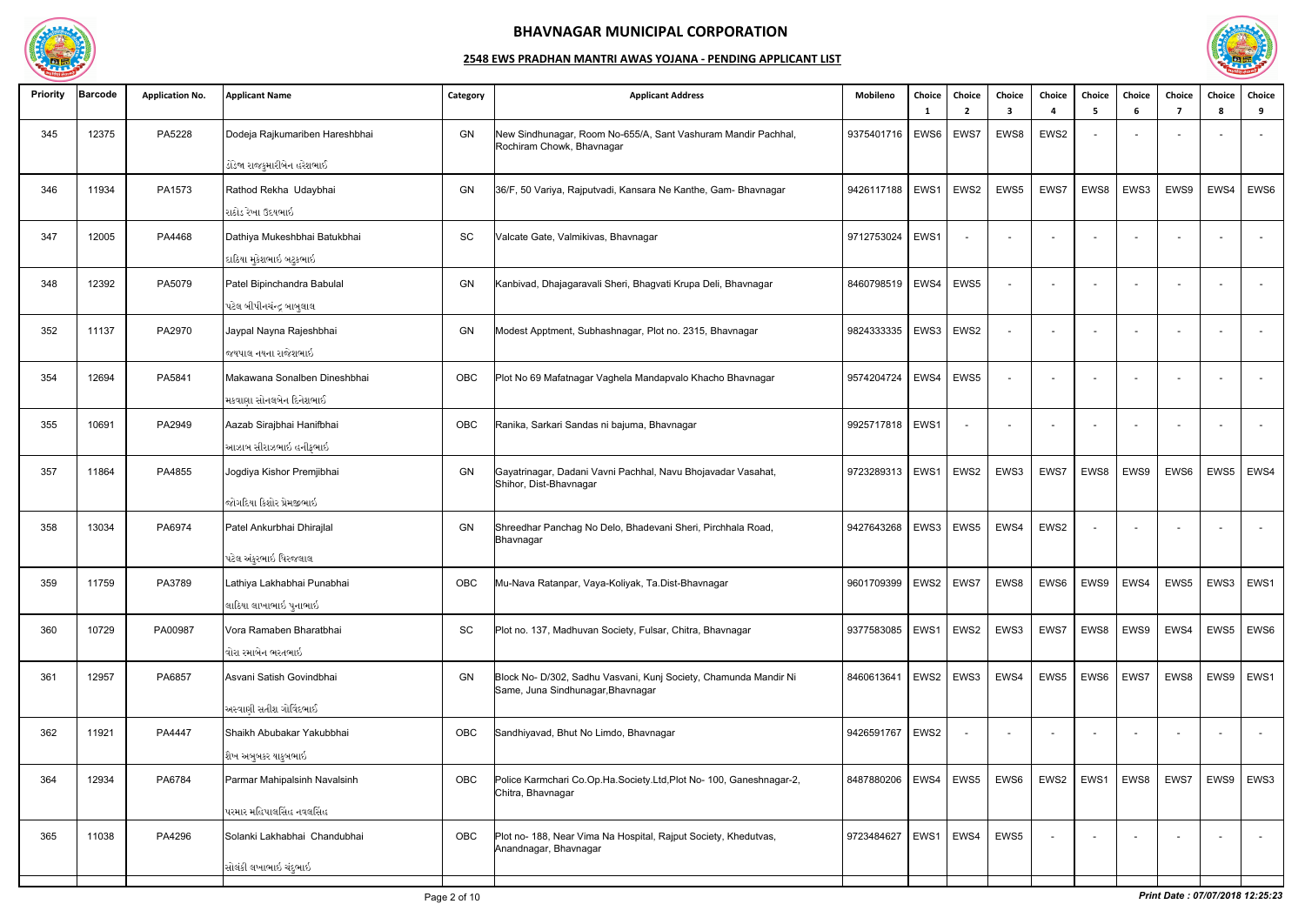

| <b>Priority</b> | <b>Barcode</b> | <b>Application No.</b> | <b>Applicant Name</b>           | Category | <b>Applicant Address</b>                                                                        | Mobileno                 | Choice<br>- 1 | Choice<br>$\overline{2}$ | Choice<br>3 | Choice<br>4              | <b>Choice</b><br>-5      | Choice<br>-6 | Choice<br>7 | <b>Choice</b><br>8 | Choice<br>9              |
|-----------------|----------------|------------------------|---------------------------------|----------|-------------------------------------------------------------------------------------------------|--------------------------|---------------|--------------------------|-------------|--------------------------|--------------------------|--------------|-------------|--------------------|--------------------------|
| 366             | 11530          | PA2351                 | Rathod Jalpaben Bhaskarbhai     | GN       | Room No. 7566, Block No. 9, Satyanarayan Society, Gaytrinagar,<br>Bhavnagar                     | 9724241115   EWS4        |               | EWS5                     | EWS6        | EWS2                     |                          |              |             |                    |                          |
|                 |                |                        | રાઠોડ જલ્પાબેન ભાસ્કરભાઇ        |          |                                                                                                 |                          |               |                          |             |                          |                          |              |             |                    |                          |
| 367             | 12969          | PA6934                 | Bhati Shardaben Ketanbhai       | GN       | Anandnagar, Slum Board, Block No-73, Bhavnagar                                                  | 8141154949               | EWS3          | EWS4                     | EWS5        | EWS1                     | $\overline{\phantom{a}}$ |              |             |                    | $\sim$                   |
|                 |                |                        | ભટ્ટી શારદાબેન કેતનભાઇ          |          |                                                                                                 |                          |               |                          |             |                          |                          |              |             |                    |                          |
| 368             | 10494          | PA3308                 | Masarani Gopal Vinubhai         | GN       | Plot No. 131, Yogi Krupa, Seri No. 4, Nirmal Nagar, Bhavnagar                                   | 9998994154               | EWS1          | EWS9                     | EWS8        | EWS2                     | EWS3                     | EWS7         | EWS5        | EWS6               | EWS4                     |
|                 |                |                        | મસરાણી ગોપાલ વિનુભાઇ            |          |                                                                                                 |                          |               |                          |             |                          |                          |              |             |                    |                          |
| 369             | 11079          | PA2375                 | Jadav Liliben Mavjibhai         | OBC      | Aakhalol Jakatnaka, 25- variya, Plot no -169, Fulsar, Bhavnagar                                 | 7069642741               | EWS1          | EWS2                     |             | $\overline{\phantom{a}}$ |                          |              |             |                    | $\sim$                   |
|                 |                |                        | જાદવ લીલીબેન માવજીભાઇ           |          |                                                                                                 |                          |               |                          |             |                          |                          |              |             |                    |                          |
| 370             | 10398          | PA00528                | Pandya Bhavnaben Maheshbhai     | GN       | Mu- Bhadraval-1, Ta-Talaja, Dist-Bhavnagar                                                      | 9725185718   EWS1        |               | EWS3                     |             |                          | $\sim$                   |              |             |                    | $\overline{\phantom{a}}$ |
|                 |                |                        | પંડ્યા ભાવનાબેન મહેશભાઇ         |          |                                                                                                 |                          |               |                          |             |                          |                          |              |             |                    |                          |
| 371             | 10505          | PA1150                 | Gohil Dhirajba Tanvirsinh       | GN       | Mu-Bhojapara, Dist-Bhavnagar                                                                    | 9033198362               | EWS1          | EWS2                     | EWS3        | EWS4                     | EWS5                     | EWS6         | EWS7        | EWS8               | EWS9                     |
|                 |                |                        | ગોહિલ ધીરજબા તનવીરસિંહ          |          |                                                                                                 |                          |               |                          |             |                          |                          |              |             |                    |                          |
|                 |                |                        |                                 |          |                                                                                                 |                          |               |                          |             |                          |                          |              |             |                    |                          |
| 373             | 11368          | PA2227                 | Joshi Jayaben Hiteshbhai        | GN       | Plot No-101, Gokulnagar, Bharatnagar, Bhavnagar                                                 | 9898512067               | EWS5          |                          |             |                          |                          |              |             |                    | $\sim$                   |
|                 |                |                        | જોષી જયાબેન હિતેષભાઇ            |          |                                                                                                 |                          |               |                          |             |                          |                          |              |             |                    |                          |
| 374             | 12177          | PA5002                 | Chauhan Nilesh Vallabhbhai      | OBC      | Sheri No-3, Varsha Society Road, Subhashnagar, Bhavnagar                                        | 7405856739               | EWS4          | EWS5                     | EWS3        | EWS2                     | EWS7                     | EWS8         | EWS9        | EWS1               | $\sim$                   |
|                 |                |                        | ચૌહાણ નિલેશ વલ્લભભાઇ            |          |                                                                                                 |                          |               |                          |             |                          |                          |              |             |                    |                          |
| 375             | 10704          | PA00201                | Desani Sureshbhai Mohanlal      | OBC      | Ghogha Road, Plot no. 93, Chandra Prakash Residance, Bhavnagar                                  | 7600282281               | EWS1          |                          | $\sim$      | $\overline{\phantom{a}}$ | $\overline{\phantom{0}}$ |              |             |                    | $\sim$                   |
|                 |                |                        | દેસાણી સુરેશભાઇ મોહનલાલ         |          |                                                                                                 |                          |               |                          |             |                          |                          |              |             |                    |                          |
| 376             | 11511          | PA3617                 | Gohil Rupsinh Bhikhubha         | GN       | Mu- Khadarpar, Ta- Talaja, Dist- Bhavnagar                                                      | 7819002716   EWS7   EWS2 |               |                          | EWS9        | EWS6                     | EWS3   EWS1              |              | EWS4        |                    | EWS8   EWS5              |
|                 |                |                        | ગોહિલ રુપસિંહ ભિખુભા            |          |                                                                                                 |                          |               |                          |             |                          |                          |              |             |                    |                          |
|                 |                |                        |                                 |          |                                                                                                 |                          |               |                          |             |                          |                          |              |             |                    |                          |
| 377             | 12872          | PA6671                 | Solanki Rekhaben Rameshbhai     | OBC      | Plot No-39, Kharshi, Ghanshyamnagar, Tarsamiya Road, Bhavnagar                                  | 9737336081               |               | EWS9   EWS8              | EWS7        | EWS6                     | EWS3                     | EWS2         | EWS4        | EWS5               | EWS1                     |
|                 |                |                        | સોલંકી રેખાબેન રમેશભાઈ          |          |                                                                                                 |                          |               |                          |             |                          |                          |              |             |                    |                          |
| 378             | 10520          | PA3489                 | Makwana Rameshbhai Dharamsibhai | GN       | 70, Ambaji Chowk, Juna Rajpara, Ta-Talaja, Dist- Bhavnagar                                      | 9925581029               | EWS6   EWS7   |                          | EWS8        | EWS9                     |                          |              |             |                    | $\sim$                   |
|                 |                |                        | મકવાણા રમેશભાઇ ધરમશીભાઇ         |          |                                                                                                 |                          |               |                          |             |                          |                          |              |             |                    |                          |
| 379             | 11458          | PA3640                 | Chohla Sanjay Popatbhai         | OBC      | Kriti school Pachhal, Mafatnagar, Subhashnagar, Bhavnagar                                       | 8140095883               |               | EWS3 EWS5                | EWS4        | EWS2                     |                          | EWS8 EWS9    | EWS6        | EWS7               | EWS1                     |
|                 |                |                        | ચોહલા સંજય પોપટભાઇ              |          |                                                                                                 |                          |               |                          |             |                          |                          |              |             |                    |                          |
| 380             | 10465          | PA1286                 | Chudasama Rohitkumar Yogeshbhai | GN       | 5002, Pragati Nagar, Lig, 328, Bharatnagar, Bhavnagar                                           | 7226992558               |               | EWS9 EWS2                | EWS3        | EWS8                     | EWS6   EWS7              |              | EWS5        | EWS4               | EWS1                     |
|                 |                |                        | ચુડાસમા રોહિતકુમાર યોગેશભાઇ     |          |                                                                                                 |                          |               |                          |             |                          |                          |              |             |                    |                          |
|                 |                |                        |                                 |          |                                                                                                 |                          |               |                          |             |                          |                          |              |             |                    |                          |
| 381             | 10993          | PA4071                 | Gohil Pravinsinh Bhojubha       | GN       | Vadava Chavdi Gate, Morlidhar Ni Jagya, GEB Office Same,<br>Bhavnagar                           | 9824292980               | EWS1          | EWS <sub>2</sub>         | EWS9        | EWS3                     | EWS4                     | EWS5         | EWS7        | EWS6               | EWS8                     |
|                 |                |                        | ગોહિલ પ્રવિણસિંહ ભોજુભા         |          |                                                                                                 |                          |               |                          |             |                          |                          |              |             |                    |                          |
| 382             | 12326          | PA5377                 | Dave Bhartiben Yogeshbhai       | GN       | Shiv Shakti Society, 8/6378, Samarpan Society Pase, Gaytrinagar,<br>Ghogha Jakatnaka, Bhavnagar | 9825328081               | EWS2          | EWS3                     |             | $\overline{\phantom{a}}$ |                          |              |             |                    | $\sim$                   |

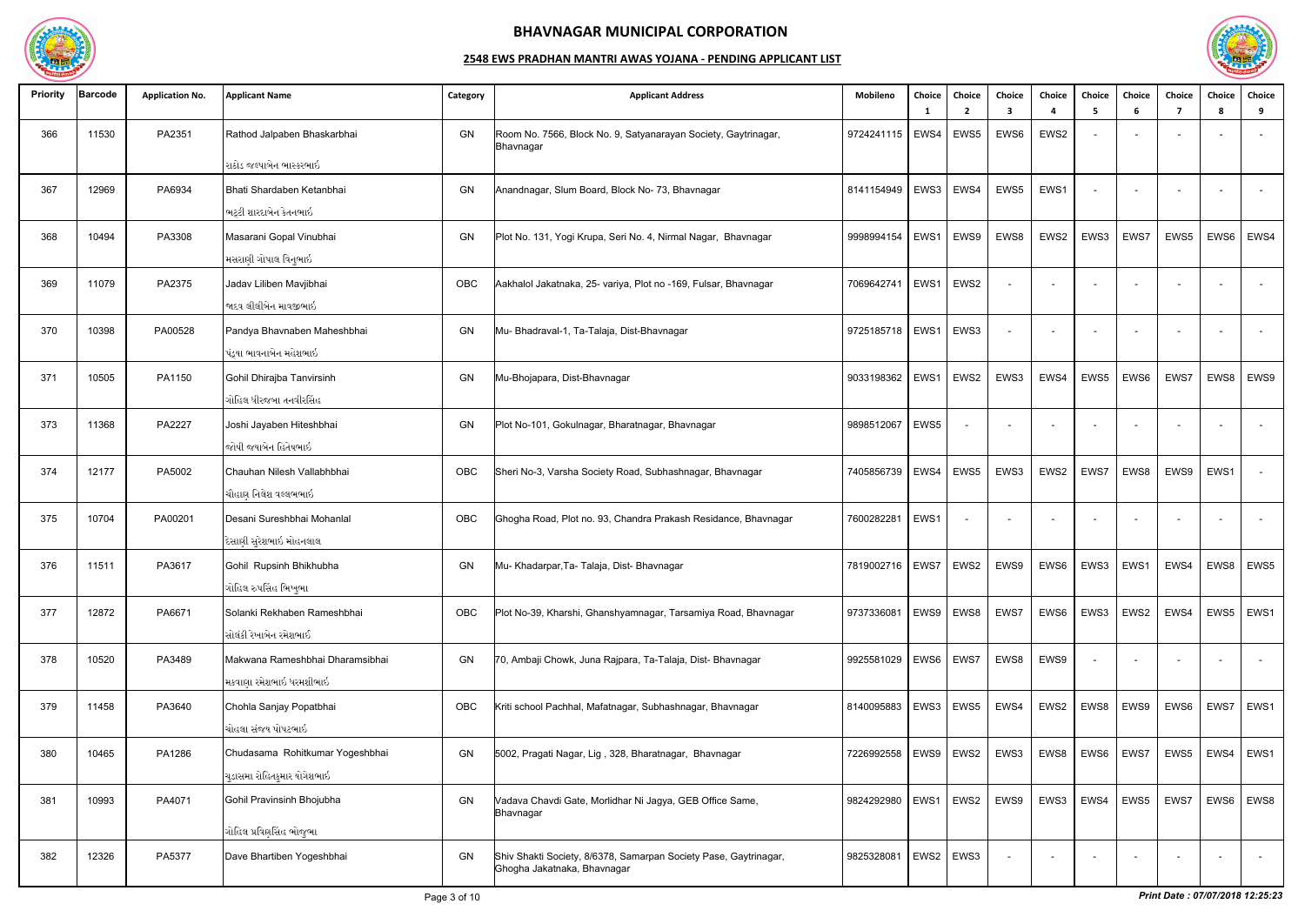

| <b>Priority</b> | <b>Barcode</b> | <b>Application No.</b> | <b>Applicant Name</b>                                            | Category | <b>Applicant Address</b>                                                                                            | Mobileno                 | Choice<br>- 1 | Choice<br>$\overline{2}$ | Choice<br>3 | Choice | Choice<br>-5             | Choice<br>-6 | Choice<br>7 | Choice<br><b>R</b> | Choice<br>9              |
|-----------------|----------------|------------------------|------------------------------------------------------------------|----------|---------------------------------------------------------------------------------------------------------------------|--------------------------|---------------|--------------------------|-------------|--------|--------------------------|--------------|-------------|--------------------|--------------------------|
|                 |                |                        | દવે ભારતીબેન યોગેશભાઇ                                            |          |                                                                                                                     |                          |               |                          |             |        |                          |              |             |                    |                          |
| 383             | 12669          | PA6510                 | Chauhan Shaileshbhai Babubhai<br>ચૌહાણ શૈલેશભાઇ બાબુભાઇ          | GN       | Prsaiesh Eng. Worker Ghogha Road Aakwada Bhavnagar                                                                  | 9924156142               | EWS3          | EWS <sub>2</sub>         | EWS6        | EWS7   | EWS8                     | EWS9         | EWS4        | EWS5               | EWS1                     |
| 385             | 11461          | PA3397                 | Bharbhidiya Rajubhai Duljibhai<br>ભરભીડિયા રાજુભાઇ દુલજીભાઇ      | OBC      | Tilak Nagar, Devipujaknagar, Anandnagar Road, Bhavangar                                                             | 9824771273               |               | EWS3   EWS4              | EWS5        | EWS2   | EWS1                     |              |             |                    |                          |
| 386             | 12075          | PA4594                 | Mathe Datta Prahladbhai<br>મઠે દત્તા પ્રહલાદભાઇ                  | GN       | Nirma Limited Kalatalav, Bhavnagar                                                                                  | 8469907511               |               | EWS3   EWS2              | EWS4        | EWS5   |                          |              |             |                    | $\overline{\phantom{a}}$ |
| 387             | 12277          | PA5503                 | Patel Mukeshbhai Rameshbhai<br>પટેલ મુકેશભાઇ રમેશભાઇ             | GN       | Block No-47, Be Maliya, New Vitthalvadi, Bhavnagar                                                                  | 7567171044               | EWS2          | EWS9                     | EWS6        | EWS7   | EWS3                     | EWS1         | EWS4        | EWS8               | EWS5                     |
| 388             | 10524          | PA00035                | Naiya Shilpaben Raghubhai<br>નૈયા શિલ્પાબેન રઘુભાઇ               | SC       | Valcate Gate Valmikivas, Bajrang Akhada Same, Bhavnagar                                                             | 9374135098               | EWS2          | EWS1                     | EWS4        | EWS3   | EWS5                     | EWS9         | EWS8        | EWS6               | EWS7                     |
| 389             | 10525          | PA2436                 | Gohel Mukeshbhai Parshotamdas<br>ગોહેલ મુકેશભાઇ પરશોતમદાસ        | OBC      | 203, Sardar Residency, Hariram Bag, Bortalav Road, Bhavnagar                                                        | 9426223651               | EWS1          | EWS2                     |             |        | $\overline{\phantom{a}}$ |              |             |                    | $\sim$                   |
| 390             | 11291          | PA4462                 | Gohel Poojaben Jayeshbhai<br>ગોહેલ પૂજાબેન જયેશભાઇ               | OBC      | Ranika, Vithhaleswar Road, Bholeswar Mandir Same, Bhavnagar                                                         | 9825582360               | EWS8          | EWS4                     | EWS3        | EWS2   | EWS1                     | EWS9         | EWS7        | EWS5               | EWS6                     |
| 391             | 12511          | PA5967                 | Sondagar Niharbhai Prkashbhai<br>સોંડાગર નીહારભાઈ પ્રકાશભાઈ      | OBC      | A-105, 2Nd Floor, Modestri Apartment, Vhaghela Mandapwalo<br>Khacho, Shubhashnagar, Bhavnagar                       | 9924246775               | EWS3          | EWS4                     | EWS2        | EWS5   |                          |              |             |                    | $\sim$                   |
| 393             | 11510          | PA3451                 | Mayda Bharatbhai Lakhubhai<br>માયડા ભરતભાઇ લાખુભાઇ               | OBC      | Gam-Khadarpar, Ta-Talaja, Dist-Bhavnagar                                                                            | 9016812375               | EWS7          | EWS2                     | EWS9        | EWS8   | EWS6                     | EWS3         | EWS1        | EWS4               | EWS5                     |
| 394             | 10655          | PA3328                 | Baraiya Dipakkumar Hargovindbhai<br>બારૈયા દીપકકુમાર હરગોવિંદભાઇ | GN       | Mu- Timana, Ta -Talaja, Bhavnagar, Vaya- Trapaj                                                                     | 9998538092               | EWS4          | EWS6                     | EWS1        | EWS5   | EWS3                     | EWS7         | EWS9        | EWS8               | EWS <sub>2</sub>         |
| 395             | 12578          | PA6478                 | Rathod Alpeshbhai Vinodray<br>રાઠોડ અલ્પેશભાઈ વિનોદરાય           | GN       | Block No-6222, Shree Ram Society, Gayatrinagar Pachhal, Shivaji<br>Cricle, Bhavnagar                                | 9925504510               | EWS9 EWS7     |                          | EWS8        | EWS6   | EWS3                     | EWS5         | EWS2        | EWS4               | EWS1                     |
| 396             | 11769          | PA3520                 | Padhiyar Bhagvatiben Yuvrajbhai<br>પઢિયાર ભગવતીબેન યુવરાજભાઇ     | OBC      | Block No-57, Krushn Township, Airport Road, Subhashnagar,<br>Bhavnagar                                              | 8141618149   EWS2   EWS3 |               |                          | EWS4        | EWS5   | EWS6                     |              |             |                    | $\sim$                   |
| 397             | 12030          | PA4543                 | Jani Ghanshyambhai Raghubhai<br>જાની ઘનશ્યામભાઇ રઘુભાઇ           | GN       | 257, Shala Vistar, Vadi Vistar, Bhalar, Ta-Talaja, Dist-Bhavnagar                                                   | 9427781253               |               | EWS9   EWS8              | EWS6        | EWS7   | EWS5                     | EWS4         | EWS3        | EWS1               | EWS2                     |
| 398             | 11571          | PA00621                | Bhatt Nishaben Shaileshbhai<br>ભટ્ટ નિશાબેન શૈલેષભાઇ             | GN       | Flate No-2305, Block No-21, Namrata Apartment, Bhagvaneshwar<br>Mandir ni Samena Khanchama, Subhashnagar, Bhavnagar | 9376458987               | EWS2          | EWS7                     | EWS3        | EWS6   | EWS8                     | EWS9         | EWS4        | EWS5               | EWS1                     |
| 399             | 11373          | PA3109                 | Chavda Khodabhai Jethabhai<br>ચાવડા ખોડાભાઇ જેઠાભાઇ              | OBC      | Gam-Zanzmer, Ta-Umarala, Dist-Bhavnagar                                                                             | 9601291926   EWS6   EWS8 |               |                          | EWS9        | EWS7   | EWS4                     | EWS5         | EWS3        | EWS2               | EWS1                     |

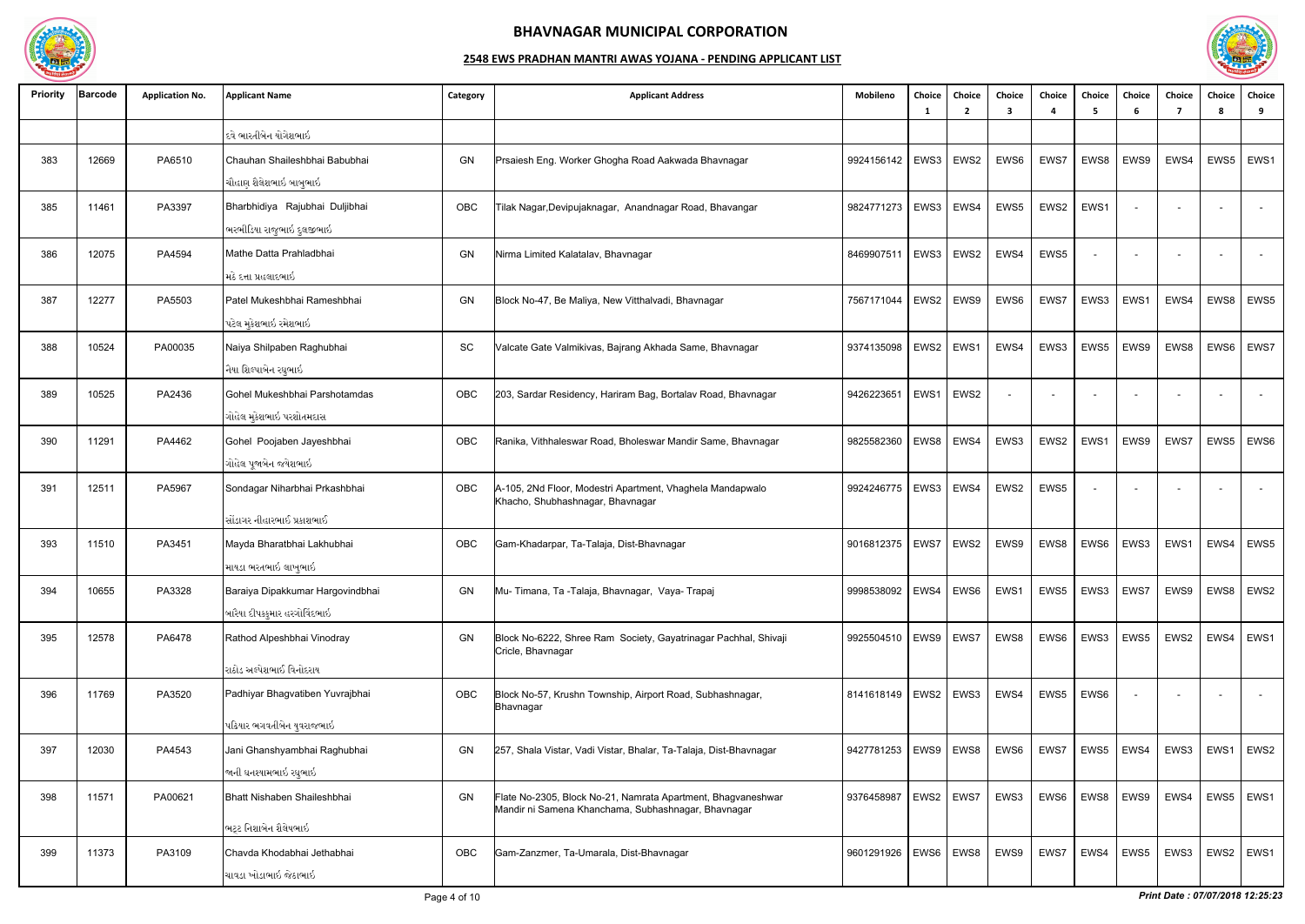

| <b>Priority</b> | <b>Barcode</b> | <b>Application No.</b> | <b>Applicant Name</b>                                     | Category  | <b>Applicant Address</b>                                                           | Mobileno   | Choice<br>- 1 | Choice<br>2      | Choice<br>3 | Choice                   | Choice<br>-5             | Choice<br>-6 | Choice<br>7 | Choice<br>-8 | Choice<br>9              |
|-----------------|----------------|------------------------|-----------------------------------------------------------|-----------|------------------------------------------------------------------------------------|------------|---------------|------------------|-------------|--------------------------|--------------------------|--------------|-------------|--------------|--------------------------|
| 401             | 10396          | PA00548                | Rathod Maheshbhai Ghanshyambhai                           | GN        | A-110, Modesty Flat, Subhashnagar, Vaghela vado Khancho,<br>Bhavnagar              | 8460200434 | EWS4          | EWS3             | EWS2        | EWS7                     | EWS5                     |              |             |              |                          |
|                 |                |                        | રાઠોડ મહેશભાઇ ઘનશ્યામભાઇ                                  |           |                                                                                    |            |               |                  |             |                          |                          |              |             |              |                          |
| 402             | 11640          | PA1760                 | Makwana Sonalben Piyushbhai                               | OBC       | Karchaliyapara, Bajrang Akhada ma, Mafatnagar, Valket Gate,<br>Bhavnagar           | 9925700024 | EWS2          | EWS3             | EWS4        | EWS5                     |                          |              |             |              |                          |
|                 |                |                        | મકવાણા સોનલબેન પિયુષભાઇ                                   |           |                                                                                    |            |               |                  |             |                          |                          |              |             |              |                          |
| 403             | 10336          | PA00911                | Baraiya Bharatbhai Sadubhai                               | OBC       | Plot No. 49, Kailash Society, Gaytri Mandir Ni Pachad, Gogha Road,<br>Bhavnagar    | 9904454723 | EWS1          | EWS2             | EWS6        | EWS3                     | EWS5                     | EWS9         | EWS7        | EWS8         | EWS4                     |
|                 |                |                        | બારૈયા ભરતભાઇ સદુભાઇ                                      |           |                                                                                    |            |               |                  |             |                          |                          |              |             |              |                          |
| 404             | 11273          | PA4458                 | Solanki Kajal Ashokbhai                                   | OBC       | Plot No 122/H, Pachas Wariya, Nr Rubber Bus Stand, Subhashnagar,<br>Bhavangar      | 9898609077 |               | $EWS3$ EWS5      | EWS4        | EWS7                     | EWS6                     | EWS1         | EWS8        | EWS9         | $\overline{\phantom{a}}$ |
|                 |                |                        | સોલંકી કાજલ અશોકભાઇ                                       |           |                                                                                    |            |               |                  |             |                          |                          |              |             |              |                          |
| 405             | 11450          | PA2977                 | Joshi Khushbu Himanshubhai<br>જોષી ખુશ્બૂ હિમાંશુભાઇ      | GN        | Block No-48, Bortalav, Hari Om Nagar, Bank Colony Pase, Bhavnagar                  | 9624885353 | EWS3          | EWS1             | EWS2        | $\overline{\phantom{a}}$ | $\sim$                   |              |             |              |                          |
| 406             | 10770          | PA1243                 | Shekh Rizwanbhai Rajakbhai                                | <b>GN</b> | Sheri no. 8, Mafatnagar, Near Kuva Masjid, Prabhudas Talav,<br>Bhavnagar           | 9714827280 | EWS2          | EWS9             | EWS3        | EWS7                     | EWS6                     | EWS5         | EWS4        | EWS8         | EWS1                     |
|                 |                |                        | શેખ રિઝવાનભાઇ રજાકભાઇ                                     |           |                                                                                    |            |               |                  |             |                          |                          |              |             |              |                          |
| 407             | 12111          | PA4163                 | Sardaben Ashokbhai Naiya<br>શારદાબેન અશોકભાઇ નૈયા         | <b>SC</b> | Tilaknagar, Valmiki Vas, Aadodiya Vas ni Same, Bhavnagar                           | 9737412380 | EWS3          | EWS4             | EWS5        | EWS1                     | EWS2                     | EWS6         | EWS7        | EWS8         | EWS9                     |
| 408             | 10969          | PA00195                | Vaghela Rohitbhai Rameshkumar                             | OBC       | Plot no.96, Nirmalnagar Wipro, Near Oil Mill, Bhavnagar                            | 9724429540 | EWS1          | EWS6             | EWS8        | EWS3                     | EWS7                     | EWS4         | EWS2        | EWS5         | EWS9                     |
|                 |                |                        | વાઘેલા રોહિતભાઇ રમેશકુમાર                                 |           |                                                                                    |            |               |                  |             |                          |                          |              |             |              |                          |
| 409             | 13003          | PA6354                 | Shah Chetnaben Ashishbhai<br>શાહ ચેતનાબેન આશિષભાઇ         | GN        | Bhalvala Building, Gauri Faliyu, Ghanti Ni Same, Bhavnagar                         | 9601061881 | EWS2          | EWS9             | EWS4        | EWS5                     | $\overline{\phantom{a}}$ |              |             |              |                          |
| 410             | 10716          | PA1368                 | Solanki Rameshbhai Valjibhai                              | SC        | 453, Van Vistar, Koliyak Ta -Dist. Bhavnagar                                       | 8141090003 | EWS7          | EWS2             | EWS8        | EWS9                     | EWS6                     | EWS3         | EWS4        | EWS5         | EWS1                     |
|                 |                |                        | સોલંકી રમેશભાઇ વાલજીભાઇ                                   |           |                                                                                    |            |               |                  |             |                          |                          |              |             |              |                          |
| 412             | 11765          | PA2571                 | Solanki Sarojben Jayantibhai<br>સોલંકી સરોજબેન જયંતીભાઇ   | OBC       | Sarita Society Pachhal, Dhobi Society, Bhavnagar                                   | 9924689863 | EWS1          | EWS9             |             |                          |                          |              |             |              | $\sim$                   |
| 413             | 10147          | PA3122                 | Parmar Pankaj Maganlal                                    | SC        | Plot No-4, Kesarkunj, Pankaj Society, Bordi Gate, Bhavnagar                        | 8401644991 | EWS3   EWS4   |                  |             |                          |                          |              |             |              |                          |
|                 |                |                        | પરમાર પંકજ મગનલાલ                                         |           |                                                                                    |            |               |                  |             |                          |                          |              |             |              |                          |
| 415             | 11325          | PA2526                 | Saiyed Mariyamben Rafikbhai                               | GN        | Ghogha Road, B/H B-Division Police Chowki, Kukda Kendra, Kuba<br>Masjid, Bhavnagar | 7383842257 |               | EWS7   EWS8      | EWS9        | EWS1                     | EWS2   EWS3              |              | EWS4        |              | EWS5   EWS6              |
|                 |                |                        | સૈયદ મરિયમબેન રફિકભાઇ                                     |           |                                                                                    |            |               |                  |             |                          |                          |              |             |              |                          |
| 416             | 12413          | PA5512                 | Parmar Himmatbhai Trikambhai<br>પરમાર હિમ્મતભાઇ ત્રિકમભાઇ | OBC       | Room No-100, Slum Board, Aanandnagar, Bhavnagar                                    | 9904020301 | EWS1          | EWS <sub>2</sub> | EWS3        | EWS4                     | EWS5                     | EWS6         | EWS7        | EWS8         | EWS9                     |
| 417             | 10221          | PA1102                 | Golaniya Gitaben Vinodbhai                                | OBC       | Room No-100, Block No-5, Juna 3 Maliya, Anandnagar, Bhavnagar                      | 9725694968 |               | EWS2   EWS3      | EWS4        | EWS5                     | EWS9                     | EWS8         | EWS7        |              | EWS6   EWS1              |
|                 |                |                        | ગોલાણિયા ગીતાબેન વિનોદભાઇ                                 |           |                                                                                    |            |               |                  |             |                          |                          |              |             |              |                          |
|                 |                |                        |                                                           |           |                                                                                    |            |               |                  |             |                          |                          |              |             |              |                          |

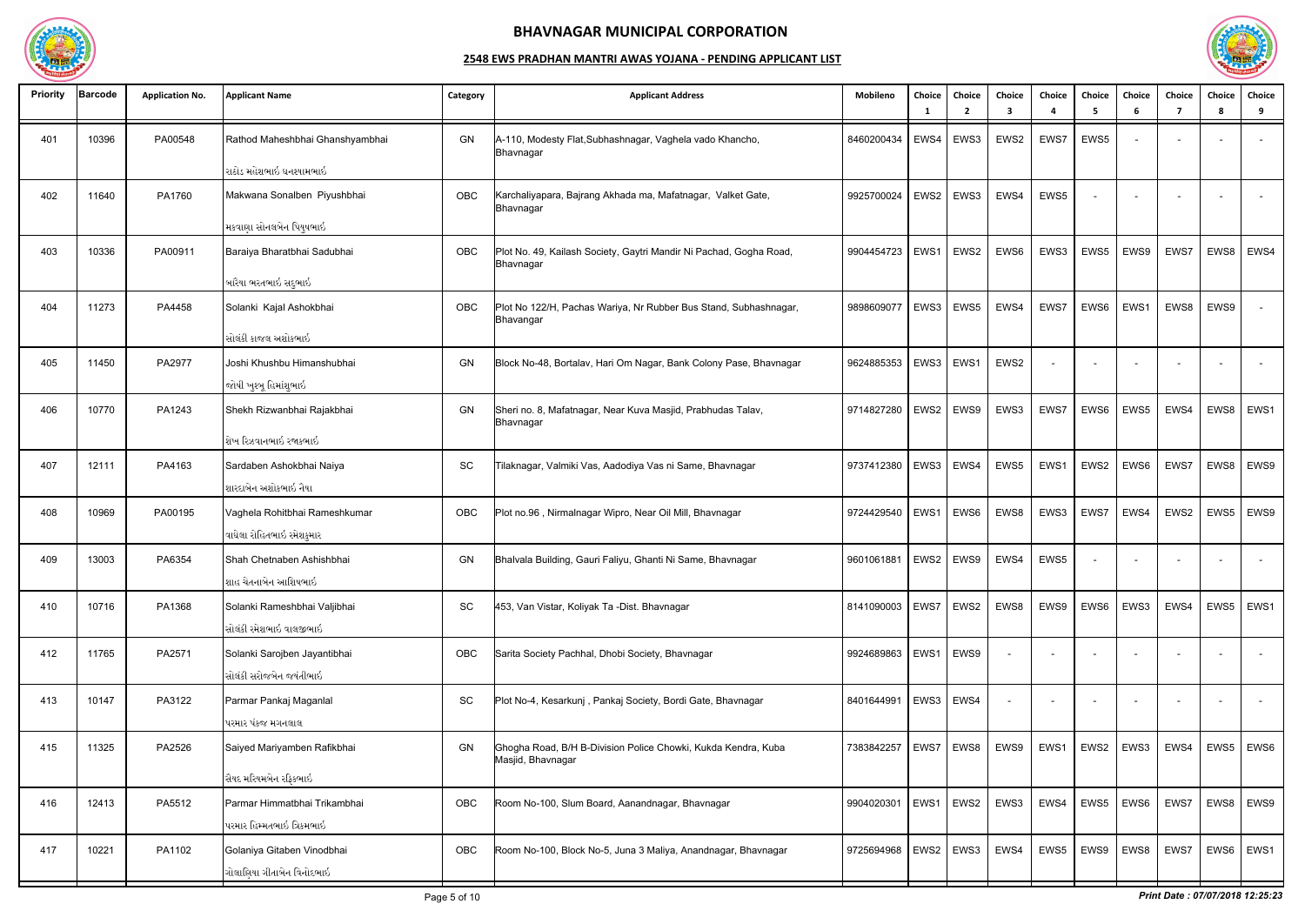

| <b>Priority</b> | <b>Barcode</b> | <b>Application No.</b> | <b>Applicant Name</b>                                                                                | Category  | <b>Applicant Address</b>                                                                                   | Mobileno          | Choice<br>- 1     | Choice<br>$\overline{2}$ | Choice<br>3 | Choice                   | Choice<br>- 5 | Choice<br>-6 | Choice<br>-7 | Choice<br>Я. | Choice<br>-9             |
|-----------------|----------------|------------------------|------------------------------------------------------------------------------------------------------|-----------|------------------------------------------------------------------------------------------------------------|-------------------|-------------------|--------------------------|-------------|--------------------------|---------------|--------------|--------------|--------------|--------------------------|
| 418             | 10086          | PA3382                 | Hirani Jyotsana Rajeshbhai<br>હિરાણી જ્યોત્સના રાજેષભાઇ                                              | OBC       | 82/B, Ganesh Nagar-1, Bank Colony, Chitra, Bhavnagar                                                       | $\blacksquare$    | EWS1              | EWS2                     | EWS3        | EWS5                     | EWS4          |              |              |              |                          |
| 419             | 10191          | PA00849                | Vaghela Shobhnaben Munnabhai<br>વાઘેલા શોભનાબેન મુન્નાભાઇ                                            | OBC       | 1554, Meghanagar, Gam-Sidsar, Ta.-Di.-Bhavnagar                                                            | 7201018129        |                   | EWS2   EWS3              | EWS4        | EWS5                     | EWS6          | EWS7         | EWS8         | EWS9         | EWS1                     |
| 420             | 12660          | PA5753                 | Joshi Devdatbhai Khushalbhai<br>જોશી દેવદતભાઇ ખુશાલભાઇ                                               | GN        | Plot No 48 Shari No 7 Bhavubha Chowk Nirmalnagar Bhavnagar                                                 | 9898695117        | EWS3              | $\mathsf{EWS2}$          | EWS4        | EWS5                     | EWS6          | EWS8         | EWS7         | EWS9         | EWS1                     |
| 421             | 10455          | PA00666                | Sankaliya Dayaram Naranbhai<br>સાકળિયા દયારામ નારણભાઇ                                                | OBC       | Marutinagar, Turakha Road, Botad                                                                           | 9904318777        | EWS4              | EWS5                     | EWS3        | EWS2                     | EWS1          | EWS6         | EWS7         | EWS8         | EWS9                     |
| 422             | 11897          | PA4350                 | Gohil Kuldipsinh Ranjitsinh                                                                          | GN        | Block No 294/A, Railway Medical Colony, Railway Hospital Ni Bajuma,<br>al Tanki, Bhavnagar Para, Bhavnagar | 7878339393        | EWS1              | EWS2                     | EWS3        | EWS4                     | EWS5          | EWS6         | EWS7         | EWS8         | EWS9                     |
| 423             | 10868          | PA00877                | ગોહિલ કુલદીપસિંહ રણજીતસિંહ<br>Gouswami Chhayaben Chadrabhanugiri<br>ગોસ્વામી છાયાબેન ચંન્દ્રભાનુગીરી | OBC       | Plot no-46, Vishvakarma Society, Fulsar Road, Chitra, Bhavnagar                                            | 9824673190        | EWS1              |                          |             |                          |               |              |              |              |                          |
| 424             | 13061          | E2OA0000069            | Patani Nikhil Pravinbhai<br>પટ્ટણી નિખિલ પ્રવિણભાઇ                                                   | OBC       | Amar Nagar Society, Near Bhajnand Ashram, Panchpada, Botad                                                 | 9712267937        |                   | EWS5   EWS7              |             |                          |               |              |              |              |                          |
| 425             | 11497          | PA2697                 | Hinaben Bipinbhai Rathod<br>હિનાબેન બિપીનભાઇ રાઠોડ                                                   | OBC       | Plot No 46, Bortadav Road, Ramji Mandir, Kumudvadi, Bhavnagar                                              | 8733904042        | EWS1              |                          |             |                          |               |              |              |              |                          |
| 426             | 12186          | PA4981                 | Mahetar Amin Musabhai<br>મહેતર અમીન મુસાભાઇ                                                          | OBC       | Shishuvihar Circle, Bhumi Apartment, Block No-201-E, Bhavnagar                                             | 9924854484        | EWS1              | EWS2                     | EWS3        | $\overline{\phantom{a}}$ |               |              |              |              |                          |
| 427             | 10305          | PA00010                | Bhatt Manjulaben Kanjibhai                                                                           | GN        | Near Vadvala Mota Ambaji Mandir, Mama Khadiya Road, Hiravala Ni<br>Deri, Bhavnagar                         | 9924103013        | EWS1              |                          |             |                          |               |              |              |              |                          |
| 428             | 10807          | PA2626                 | ભટ્ટ મંજુલાબેન કાનજીભાઇ<br>Gauri Surajben Chandubhai<br>ગૌરી સુરજબેન ચંદુભાઇ                         | <b>SC</b> | Railway Station Road, Harijanvas, Sharda Vidhyalay Same, Bhavnagar                                         | 9725894737        |                   | EWS1   EWS4              |             |                          |               |              |              |              |                          |
| 429             | 12904          | PA5928                 | Talreja Ravibhai Dharmendrabhai<br>તલરેજા રવિભાઈ ધર્મેન્દ્રભાઈ                                       | GN        | Room No-202, Rameshvar Mandir Ni Bajuma, Anandnagar,<br>Bhavnagar                                          | 7405894989        |                   | EWS2 EWS3                | EWS4        | EWS5                     |               |              |              |              |                          |
| 430             | 11234          | PA1695                 | Bhatti Rinaben Rohitbhai                                                                             | OBC       | Bharatnagar, Gujarat Housing Board, Block No-17/B, House No-1265,<br>New 2 Floor, Bhavnagar                | 7567402746   EWS1 |                   | EWS2                     | EWS4        | EWS5                     |               |              |              |              | $\overline{\phantom{a}}$ |
| 431             | 10276          | PA2450                 | ભટ્ટી રીનાબેન રોહિતભાઇ<br>Gosai Arvindgiri Kailashgiri<br>ગોસાઇ અરવિંદગીરી કૈલાસગીરી                 | OBC       | Anida Dem, Palitana, Bhavnagar                                                                             | 9427136838        | $ $ EWS1 $ $ EWS4 |                          | EWS8        | EWS9                     |               |              |              |              |                          |
| 432             | 12234          | PA4531                 | Parmar Vikrambhai Dhudabhai<br>પરમાર વિક્રમભાઇ ધુડાભાઇ                                               | OBC       | B-18/A, Hilpark, Sidsar Road, Bhavnagar                                                                    | 9979775500        | EWS4              | EWS2                     | EWS3        | EWS5                     | EWS6          | EWS7         | EWS8         |              | EWS9   EWS1              |
| 433             | 10728          | PA2401                 | Sarvaiya Shaileshbhai Govindbhai                                                                     | OBC       | Ta- Khantadi, Ta - Ghogha, Dist- Bhavnagar                                                                 | 7069683011        |                   | EWS1   EWS5              | EWS4        | EWS2                     | EWS3   EWS7   |              | EWS9         |              | EWS6   EWS8              |

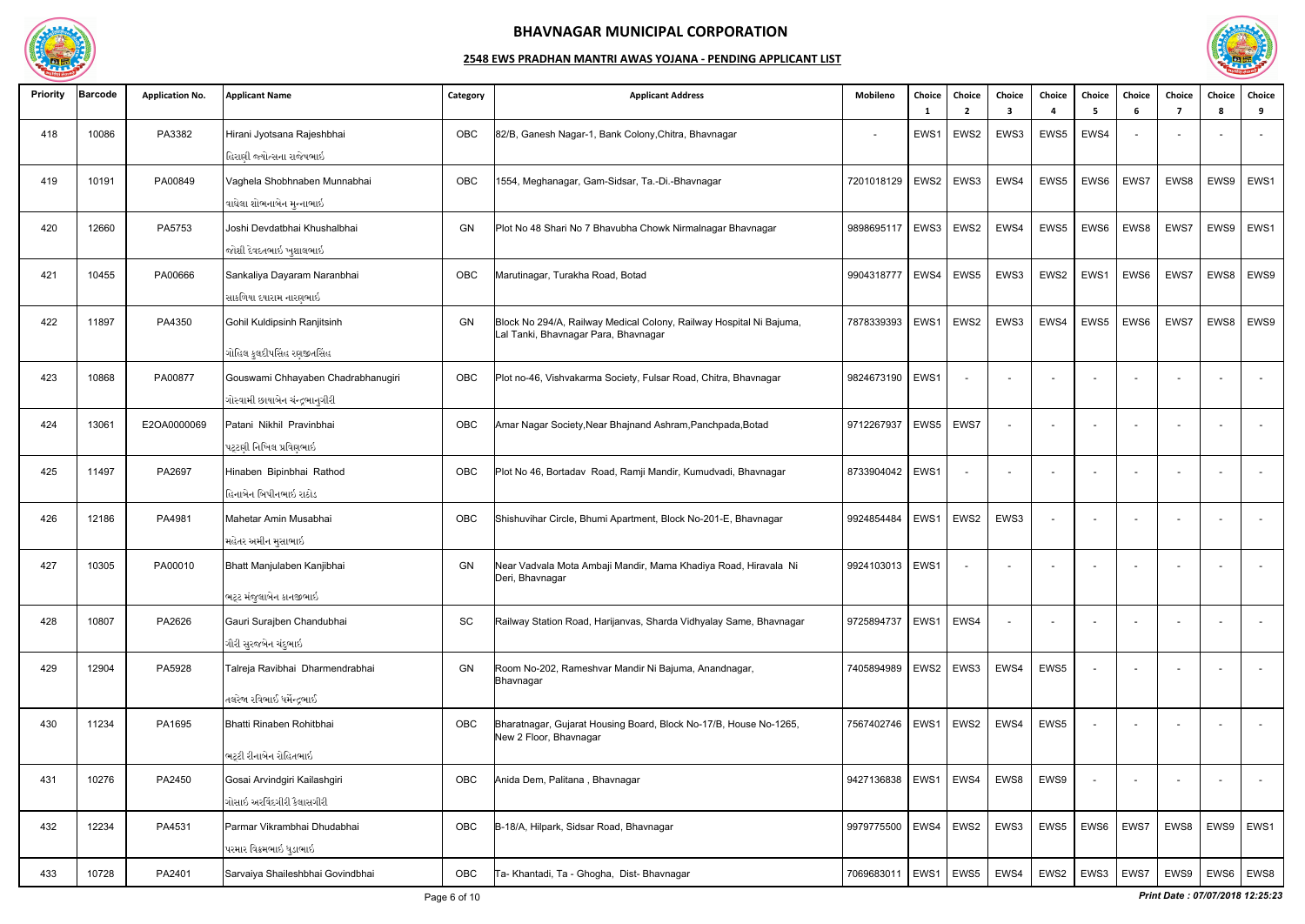

| <b>Priority</b> | <b>Barcode</b> | <b>Application No.</b> | <b>Applicant Name</b>                                               | Category | <b>Applicant Address</b>                                                              | Mobileno   | Choice<br>- 1 | <b>Choice</b><br>$\mathbf{2}$ | Choice<br>3              | Choice<br>Δ              | Choice<br>-5 | <b>Choice</b><br>-6 | Choice<br>-7             | Choice<br>8 | Choice<br>9 |
|-----------------|----------------|------------------------|---------------------------------------------------------------------|----------|---------------------------------------------------------------------------------------|------------|---------------|-------------------------------|--------------------------|--------------------------|--------------|---------------------|--------------------------|-------------|-------------|
|                 |                |                        | સરવૈયા શૈલેષભાઇ ગોવિંદભાઇ                                           |          |                                                                                       |            |               |                               |                          |                          |              |                     |                          |             |             |
| 434             | 11154          | PA3411                 | Trivedi Harshaben Arvindbhai<br>ત્રિવેદી હર્ષાબેન અરવિંદભાઇ         | GN       | Mu - Monpur, Ta-Valbhipur, Dist-Bhavnagar                                             | 9978585456 | EWS1          | EWS2                          | EWS3                     | EWS4                     | EWS5         | EWS6                | EWS7                     | EWS8        | EWS9        |
| 435             | 11400          | PA00577                | Dihora Bharatbhai Madhabhai                                         | OBC      | Plot No-2436/B, Saher Farti Sadak, Shivaji Circle, Gayatrinagar Same,<br>Bhavnagar    | 9904559739 | EWS9          | EWS2                          | EWS3                     | EWS6                     |              |                     |                          |             |             |
|                 |                |                        | દિહોરા ભરતભાઇ માધાભાઇ                                               |          |                                                                                       |            |               |                               |                          |                          |              |                     |                          |             |             |
| 436             | 11178          | PA3257                 | Gohil Dhruvrajsinh Dipendrasinh<br>ગોહિલ ધ્રુવરાજસિંહ દિપેન્દ્રસિંહ | GN       | 22, Muralidhar Society, Ghogha Road, Opp. Gaushala, Bhavnagar                         | 9427263020 | EWS2          | EWS9                          | EWS8                     | EWS6                     | EWS3         | EWS7                | EWS4                     | EWS5        | EWS1        |
| 437             | 12147          | PA4356                 | Vadhaiya Atulbhai Rameshbhai                                        | OBC      | Kumbharvada, Madhiya Road, Plot No-358, Sheri No-8, Banubani<br>Vadi, Bhavnagar       | 7567243946 | EWS1          | EWS7                          |                          | $\overline{\phantom{a}}$ |              |                     |                          |             | $\sim$      |
|                 |                |                        | વાઢૈયા અતુલભાઇ રમેશભાઇ                                              |          |                                                                                       |            |               |                               |                          |                          |              |                     |                          |             |             |
| 438             | 10381          | PA1282                 | Agravat Kalpeshbhai Arvindbhai<br>અગ્રાવત કલ્પેશભાઇ અરવિંદભાઇ       | OBC      | 76, Mafatnagar, Kotvad Vadi, Nilam Tiles Vistar, Bhavnagar                            | 9429094251 | EWS1          | EWS2                          | EWS3                     | EWS4                     |              |                     |                          |             |             |
| 439             | 10121          | PA1178                 | Agravat Kamleshbhai Mansukhbhai                                     | OBC      | Block No. 26, Radhe Krushna Society. Shivnagar Same, Talaja Road,<br>Bhavnagar        | 9601039844 | EWS6          | EWS8                          | EWS9                     |                          |              |                     |                          |             |             |
|                 |                |                        | અગ્રાવત કમલેશભાઇ મનસુખભાઇ                                           |          |                                                                                       |            |               |                               |                          |                          |              |                     |                          |             |             |
| 442             | 10054          | PA2671                 | Boricha Jesingbhai Kalubhai<br>બોરીચા જેસિંગભાઇ કાળુભાઇ             | SC       | Chitra, Ramdevnagar 1, Plot No 43, Bhavnagar                                          | 9913640540 | EWS1          | $\sim$                        | $\overline{\phantom{a}}$ | $\overline{\phantom{a}}$ |              | $\sim$              | $\sim$                   |             | $\sim$      |
| 443             | 10242          | PA3591                 | Sarvaiya Dayaben Bhikhabhai<br>સરવૈયા દયાબેન ભીખાભાઇ                | OBC      | Room No. 3, Plot No. 182/C, Sheri No. 11, Sarita Soc, Bhavnagar                       | 9228808689 | EWS2          | EWS6                          | EWS1                     | EWS4                     | EWS9         | EWS3                | EWS5                     | EWS8        | EWS7        |
| 444             | 11768          | PA4010                 | Mandaliya Nayanaben Nandlalabhai                                    | OBC      | Vadva, Panvadi Road, Minarava Tailor ni baju ma, Gayatri Bakery ni<br>Same, Bhavnagar | 9099393178 |               | EWS9 EWS3                     | EWS2                     | EWS7                     |              |                     |                          |             |             |
|                 |                |                        | માંડલિયા નયનાબેન નંદલાલભાઇ                                          |          |                                                                                       |            |               |                               |                          |                          |              |                     |                          |             |             |
| 445             | 10222          | PA00723                | Vala Heenaben Jahidbhai<br>વાળા હીનાબેન જાહીદભાઇ                    | OBC      | Mahalaxmi Navi Milni Chali, Masjid Valo Khancho, Bhavnagar                            | 9574806948 | EWS2   EWS1   |                               |                          |                          |              |                     | $\overline{a}$           |             | $\sim$      |
| 446             | 12340          | PA5173                 | Munjpara Ketan Lalajibhai                                           | GN       | Vikaliyo Dhal, Hanuman Sheri, Shihor, Bhavnagar                                       | 9879918560 |               | EWS2   EWS3                   | EWS6                     | EWS9                     | EWS7         | EWS8                | EWS4                     | EWS5        | EWS1        |
|                 |                |                        | મંજપરા કેતન લાલજીભાઇ                                                |          |                                                                                       |            |               |                               |                          |                          |              |                     |                          |             |             |
| 447             | 12642          | PA5561                 | Jani Nileshkumar Narendrabhai                                       | GN       | No-2208, Laxminarayan Society, Gayatrinagar Pachhal, Shivaji<br>Carcle, Bhavnagar     | 9426332480 | EWS4          | EWS1                          | EWS6                     | EWS5                     | EWS2         | EWS3                | EWS8                     | EWS7        | EWS9        |
|                 |                |                        | જાની નિલેશકુમાર નરેનભાઇ                                             |          |                                                                                       |            |               |                               |                          |                          |              |                     |                          |             |             |
| 448             | 12998          | PA7043                 | Hingu Prakashbhai Rameshbhai<br>હિંગુ પ્રકાશભાઇ રમેશભાઇ             | OBC      | 118, Laxminagar, Sidsar Road, Bhavnagar                                               | 9574412719 | EWS3          | EWS2                          |                          |                          |              |                     | $\sim$                   |             | $\sim$      |
| 449             | 12757          | PA6817                 | Mandaviya Himatbhai Manjibhai<br>માંડવીયા હિંમતભાઈ મંજીભાઈ          | GN       | Shivnagar Ni Pachad, Nalininagar, Plot No 10, Bortlav, Bhavnagar                      | 8758778208 | EWS1          | $\overline{\phantom{a}}$      | $\sim$                   |                          |              |                     | $\sim$                   |             | $\sim$      |
| 450             | 12561          | PA6360                 | Gosai Nileshgiri Indugiri                                           | GN       | Darbari Kothar, Vaijnath Mandir Same, Vadava, Bhavnagar                               | 9426966889 | EWS4          | EWS5                          | EWS2                     |                          |              |                     | $\overline{\phantom{a}}$ |             | $\sim$      |

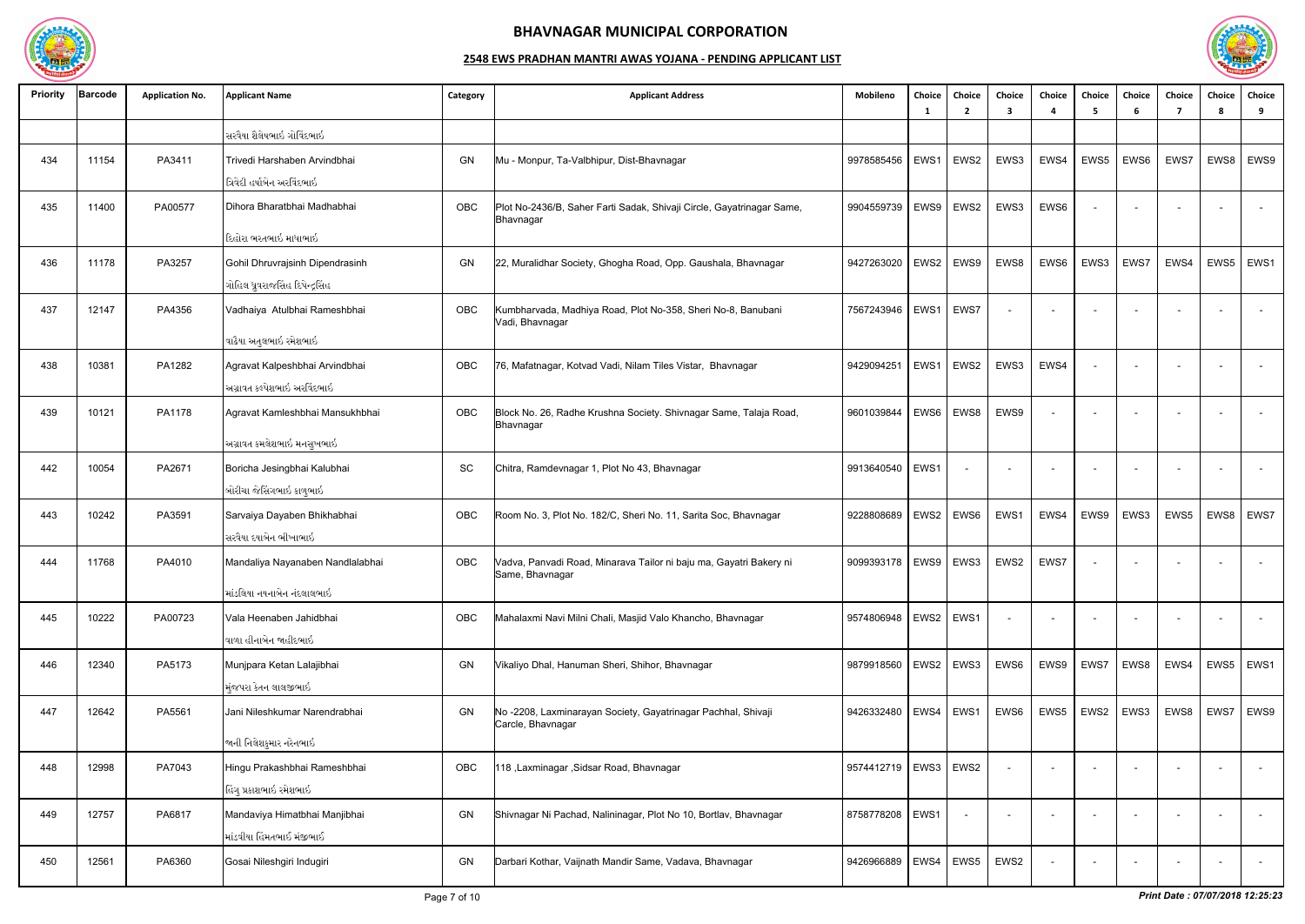

| <b>Priority</b> | <b>Barcode</b> | <b>Application No.</b> | <b>Applicant Name</b>        | Category | <b>Applicant Address</b>                                                             | Mobileno                 | Choice<br>-1     | Choice<br>$\overline{2}$ | Choice<br>3 | Choice<br>$\mathbf{a}$   | Choice<br>-5 | Choice<br>6              | Choice<br>-7             | Choice<br>8        | Choice<br>9      |
|-----------------|----------------|------------------------|------------------------------|----------|--------------------------------------------------------------------------------------|--------------------------|------------------|--------------------------|-------------|--------------------------|--------------|--------------------------|--------------------------|--------------------|------------------|
|                 |                |                        | ગોસાઈ નીલેશગીરી ઇન્દુગીરી    |          |                                                                                      |                          |                  |                          |             |                          |              |                          |                          |                    |                  |
| 451             | 13032          | PA6358                 | Kava Komalben Sharadbhai     | OBC      | Plot No 26, Lalapark 150 Feet Ring Road, Top 3 Circle Thi Agal,<br>Bhavnagar         | 9824024870   EWS2        |                  | EWS9                     | EWS3        | EWS7                     |              | $\overline{\phantom{0}}$ | $\sim$                   |                    | $\sim$           |
|                 |                |                        | કવા કોમલબેન શરદભાઇ           |          |                                                                                      |                          |                  |                          |             |                          |              |                          |                          |                    |                  |
| 452             | 11878          | PA4807                 | Maurya Buddhiram Mahadev     | GN       | 443, 25 Variya, Fulsar, Bhavnagar                                                    | 9998355725               | EWS1             | EWS2                     | EWS4        | $\sim$                   |              |                          |                          |                    | $\sim$           |
|                 |                |                        | મૌર્યા બુદ્ધિરામ મહાદેવ      |          |                                                                                      |                          |                  |                          |             |                          |              |                          |                          |                    |                  |
| 453             | 10026          | PA2674                 | Aagjara Jayeshkumar Balabhai | SC       | Chitra, Ramdevnagar 1, Plot No. 4, Bhavnagar                                         | 9173377468   EWS1        |                  |                          | $\sim$      | $\overline{\phantom{a}}$ |              |                          | $\overline{a}$           |                    | $\sim$           |
|                 |                |                        | અગજારા જયેશભાઇ બાલાભાઇ       |          |                                                                                      |                          |                  |                          |             |                          |              |                          |                          |                    |                  |
| 454             | 11537          | PA2854                 | Dodiya Prakashbhai Maganbhai | GN       | Ghogha Road, Raja Ramana Aveda vala Khachama, 50 Variya, Plot<br>No- 93/H, Bhavnagar | 9879893656               | EWS2             | EWS7                     | EWS9        | $\sim$                   |              |                          | $\overline{\phantom{0}}$ |                    | $\sim$           |
|                 |                |                        | ડોડિયા પ્રકાશભાઇ મગનભાઇ      |          |                                                                                      |                          |                  |                          |             |                          |              |                          |                          |                    |                  |
| 455             | 10541          | PA3084                 | Vegad Shailesh Arjanbhai     | OBC      | Mafatnagar, Bethela Pul pase, Dhavdi Ma no Khacho, Ghogha<br>Jakatnaka, Bhavnagar    | 9909783890               | EWS <sub>2</sub> |                          |             |                          |              |                          |                          |                    | $\sim$           |
|                 |                |                        | વેગડ શૈલેષ અરજણભાઇ           |          |                                                                                      |                          |                  |                          |             |                          |              |                          |                          |                    |                  |
| 456             | 11742          | PA3938                 | Lathiya Asmitaben Ashvinbhai | OBC      | 61, Choravalo vistar, Mu- Chhaya, Ta-Ghogha, Dist-Bhavnagar                          | 9737576565   EWS8        |                  | EWS6                     | EWS7        | EWS9                     | EWS2         | EWS5                     | EWS4                     | EWS3               | EWS1             |
|                 |                |                        | લાઠિયા અસ્મિતાબેન અશ્વિનભાઇ  |          |                                                                                      |                          |                  |                          |             |                          |              |                          |                          |                    |                  |
| 457             | 11572          | PA1262                 | Jargela Javed Gafurbhai      | OBC      | Ramjini Vadi, Gadhechi Vadla, Nera Kanthe, Bhavnagar Para                            | 9727669287               | EWS1             | EWS7                     | EWS2        | $\sim$                   |              |                          | $\sim$                   |                    | $\sim$           |
|                 |                |                        | જારગેલા જાવેદ ગફુરભાઇ        |          |                                                                                      |                          |                  |                          |             |                          |              |                          |                          |                    |                  |
| 458             | 12410          | PA5515                 | Shah Bipinbhai Nagindas      | GN       | Vitthalvadi, Tran Maliya, Block No-8, Room No-90, Gandhi Colony,<br>Bhavnagar        | 8238845505               | EWS4             | EWS3                     | EWS5        | $\sim$                   |              | $\sim$                   | $\overline{\phantom{a}}$ |                    | $\sim$           |
|                 |                |                        | શાહ બીપીનભાઇ નગીનદાસ         |          |                                                                                      |                          |                  |                          |             |                          |              |                          |                          |                    |                  |
| 459             | 12066          | PA3971                 | Agwan Roshanben Ahmadbhai    | OBC      | Sardarnagar, Mafatnagar, 14 Nala, Near Pan Dosti, Bhavnagar                          | 9724260046               |                  | EWS1   EWS2              | EWS4        | EWS3                     | EWS6         | EWS5                     |                          | EWS7   EWS9   EWS8 |                  |
|                 |                |                        | આગવાન રોશનબેન અહમદભાઇ        |          |                                                                                      |                          |                  |                          |             |                          |              |                          |                          |                    |                  |
| 460             | 11807          | PA4469                 | Baraiya Muktaben Sambhubhai  | SC       | Valcate Gate, Valmiki Vas, Ramapirna Mandir Pase, Dhora Upar,<br>Bhavnagar           | 9724462180   EWS1   EWS7 |                  |                          | EWS5        | $\sim$                   |              |                          | $\overline{\phantom{a}}$ |                    | $\overline{a}$   |
|                 |                |                        | બારૈયા મુક્તાબેન શંભુભાઇ     |          |                                                                                      |                          |                  |                          |             |                          |              |                          |                          |                    |                  |
| 461             | 12011          | PA4250                 | Jadeja Mahipalsinh Hemansinh | GN       | B-5481, Mahavirnagar, Kaliyabid, Bhavnagar                                           | 9825093417   EWS1        |                  | EWS2                     | EWS3        | EWS9                     | EWS4         | EWS5                     | EWS6                     | EWS7               | EWS8             |
|                 |                |                        | જાડેજા મહિપાલસિંહ હેમનસિંહ   |          |                                                                                      |                          |                  |                          |             |                          |              |                          |                          |                    |                  |
| 462             | 12103          | PA00832                | Sarvaiya Kanaksinh Batuksinh | GN       | 78-1, Opp Chorani Juni Chhapari, Ta-Talaja, Dist- Bhavnagar                          | 9624079754   EWS9   EWS8 |                  |                          | EWS1        | EWS7                     | EWS6         | EWS5                     | EWS4                     | EWS3               | EWS <sub>2</sub> |
|                 |                |                        | સરવૈયા કનકસિંહ બટુકસિંહ      |          |                                                                                      |                          |                  |                          |             |                          |              |                          |                          |                    |                  |
| 463             | 12668          | PA6599                 | Gohel Naynaben Jayshukhbhai  | OBC      | Plot No. 43/B, Pragati Society, Mahadev Hospital Ni Same, Ghogha<br>Road, Bhavnagar  | 9726883352               |                  | EWS2   EWS3              | EWS4        | EWS5                     |              |                          |                          |                    | $\sim$           |
|                 |                |                        | ગોહેલ નયનાબેન જયસુખભાઇ       |          |                                                                                      |                          |                  |                          |             |                          |              |                          |                          |                    |                  |
| 464             | 12956          | PA7051                 | Joshi Bhaskarbhai Mohanlal   | GN       | Block No-124, Singaliya, Bharatnagar Bhavnagar                                       | 9427282642   EWS3        |                  | EWS2                     | EWS5        | $\sim$                   |              | $\sim$                   | $\sim$                   |                    | $\sim$           |
|                 |                |                        | જોશી ભાસ્કરભાઈ મોહનલાલ       |          |                                                                                      |                          |                  |                          |             |                          |              |                          |                          |                    |                  |
|                 |                |                        |                              |          |                                                                                      |                          |                  |                          |             |                          |              |                          |                          |                    |                  |

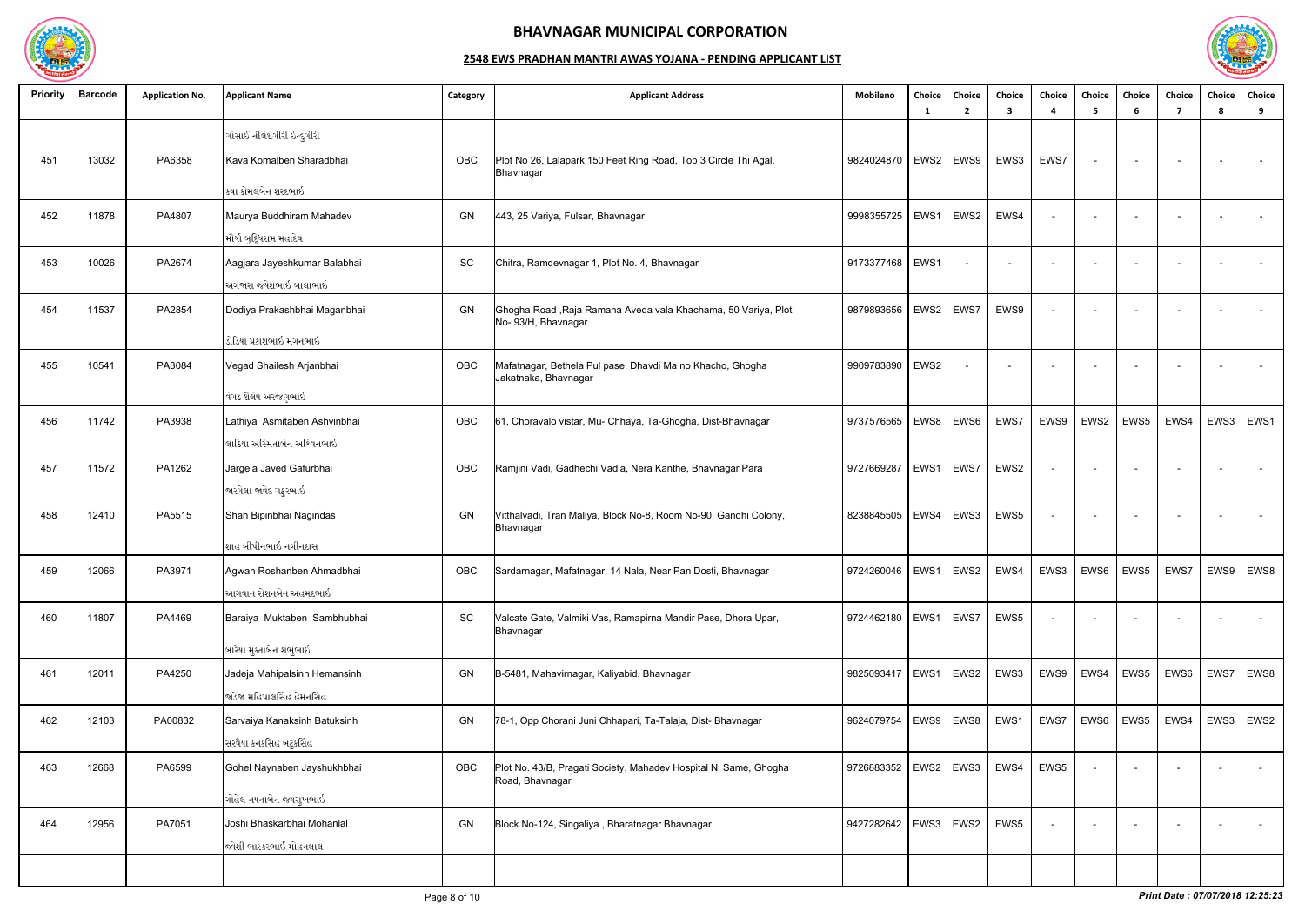

| <b>Priority</b> | <b>Barcode</b> | <b>Application No.</b> | <b>Applicant Name</b>          | Category | <b>Applicant Address</b>                                                                    | Mobileno          | Choice<br>- 1 | Choice<br>2      | Choice<br>3 | Choice<br>4              | Choice<br>- 5 | Choice<br>6 | Choice<br>-7 | Choice<br>Я. | Choice<br>9              |
|-----------------|----------------|------------------------|--------------------------------|----------|---------------------------------------------------------------------------------------------|-------------------|---------------|------------------|-------------|--------------------------|---------------|-------------|--------------|--------------|--------------------------|
| 465             | 11691          | PA1480                 | Solanki Minakshiben Sureshbhai | OBC      | Karchaliyapara, Kanbivad, Thakardvara sheri, Motigar No vado,<br>Bhavnagar                  | 9723483784        | EWS2          | EWS3             | EWS4        | EWS5                     |               |             |              |              |                          |
|                 |                |                        | સોલંકી મીનાક્ષીબેન સુરેશભાઇ    |          |                                                                                             |                   |               |                  |             |                          |               |             |              |              |                          |
| 466             | 12315          | PA5255                 | Marvada Gangaben Nanjibhai     | SC       | Ramapir Na Mandir Pase, Datar Road, Junagadh                                                | 9913979685        | EWS1          | EWS7             | EWS9        | EWS4                     | EWS5          |             |              |              | $\sim$                   |
|                 |                |                        | મારવાડા ગંગાબેન મનજીભાઇ        |          |                                                                                             |                   |               |                  |             |                          |               |             |              |              |                          |
| 467             | 10727          | PA1360                 | Vaghela Mukeshbhai Mavjibhai   | OBC      | Juni Vithhalvadi, 2-Maliya, Room no.191, Hansaben Kanjibhai Na<br>Makan ma, Bhavnagar       | 9712559885        | EWS1          | EWS4             | EWS5        | EWS2                     | EWS3          | EWS6        | EWS7         | EWS8         | EWS9                     |
|                 |                |                        | વાઘેલા મુકેશભાઇ માવજીભાઇ       |          |                                                                                             |                   |               |                  |             |                          |               |             |              |              |                          |
| 468             | 10208          | PA1424                 | Kariya Bhupeshbhai Jagdishbhai | GN       | Roon No-4784, Pragatinagar, Bharatnagar, Opp Post Office, Nr Ravi<br>Randal, Bhavnagar      | 9173493493        |               | EWS2   EWS3      | EWS4        | EWS5                     | EWS6          | EWS7        | EWS8         | EWS9         |                          |
|                 |                |                        | કારિયા ભુપેશભાઇ જગદીશભાઇ       |          |                                                                                             |                   |               |                  |             |                          |               |             |              |              |                          |
| 469             | 10506          | PA3214                 | Devmorari Batuk Bhai Kantilal  | OBC      | Ghogha Gate, Jamdar Seri, Shital Nivas Same, Bhavnagar                                      | 9925529860        | EWS1          | EWS4             |             |                          |               |             |              |              |                          |
|                 |                |                        | દેવમોરારી બટુકભાઇ કાંતિલાલ     |          |                                                                                             |                   |               |                  |             |                          |               |             |              |              |                          |
| 470             | 10750          | PA00933                | Rathod Sharadbhai Khimjibhai   | OBC      | Maldhari Society, Mepabhai Bharvad Na Makanma, Bharatnagar<br>Road, Bhavnagar               | 9924940175        | EWS9          | EWS3             | EWS2        |                          | $\sim$        |             |              |              |                          |
|                 |                |                        | રાઠોડ સારદાબેન ખીમજીભાઇ        |          |                                                                                             |                   |               |                  |             |                          |               |             |              |              |                          |
| 471             | 12524          | PA5755                 | Vala Hansaben Hasmukhbhai      | GN       | Block No. 14, Room No. 326, Bagicha Pase, Old 3 Maliya,<br>Anandnagar, Bhavnagar            | 7405289615        |               | EWS2   EWS3      | EWS4        | EWS5                     |               |             |              |              |                          |
|                 |                |                        | વાળા હંસાબેન હસમુખભાઈ          |          |                                                                                             |                   |               |                  |             |                          |               |             |              |              |                          |
| 474             | 10246          | PA2737                 | Chauhan Dineshbhai Veljibhai   | OBC      | Pipal, Ta- Valabhipur, Hanuman Mandir Road, Dist- Bhavnagar                                 | 9429641610        | EWS1          | EWS3             |             | $\overline{\phantom{a}}$ | $\sim$        |             |              |              | $\overline{\phantom{a}}$ |
|                 |                |                        | ચૌહાણ દિનેશભાઇ વેલજીભાઇ        |          |                                                                                             |                   |               |                  |             |                          |               |             |              |              |                          |
| 475             | 11986          | PA4138                 | Rav Mehulbhai Ashokbhai        | OBC      | Plot No-2523/D, Behind Shikshak Society, Near Bharatnagar Chokdi,<br>Sardarnagar, Bhavnagar | 9824484848        | EWS9          | EWS8             | EWS6        | EWS7                     | EWS1          | EWS2        | EWS3         | EWS4         | EWS5                     |
|                 |                |                        | રાવ મેહુલભાઇ અશોકભાઇ           |          |                                                                                             |                   |               |                  |             |                          |               |             |              |              |                          |
| 476             | 10630          | PA2179                 | Kerasiya Pareshbhai Jadavbhai  | OBC      | Plot Vistar, Mu- Langala, Ta-Umrala, Dist-Bhavnagar                                         | 9427147313   EWS1 |               | $\vert$ EWS9     | EWS6        | EWS2                     | EWS3          | EWS4        | EWS5         | EWS7         | EWS8                     |
|                 |                |                        | ખસિયા પરેશભાઇ જાદવભાઇ          |          |                                                                                             |                   |               |                  |             |                          |               |             |              |              |                          |
| 477             | 10018          | PA2823                 | Goswami Ektaben Jagdishgiri    | OBC      | Vishwakarma Society, Plot No 9/A, Opp. Marketing Yard, Chitra,<br>Bhavnagar                 | 9879216530        | EWS1          | EWS <sub>2</sub> | EWS3        | EWS4                     | EWS5          |             |              |              | $\overline{\phantom{a}}$ |
|                 |                |                        | ગોસ્વામી એકતાબેન જગદિશગીરી     |          |                                                                                             |                   |               |                  |             |                          |               |             |              |              |                          |
| 478             | 12986          | PA7067                 | Jethva Vipul Rameshbhai        | OBC      | Gam-Dedarda , Ta-Palitana , Dist- Bhavnagar                                                 | 8141148366        | EWS1          | EWS9             | EWS5        | EWS4                     | EWS6          | EWS2        | EWS8         | EWS3         | EWS7                     |
|                 |                |                        | જેઠવા વિપુલ રમેશભાઇ            |          |                                                                                             |                   |               |                  |             |                          |               |             |              |              |                          |
| 479             | 12764          | PA6229                 | Vyas Anpurna Digeshkumar       | GN       | Cm/215, Ved Vyas, Prayosa Recidancy Na Khacha Ma, Virani Chowk,<br>Kaliyabid, Bhavnagar     | 9428985319   EWS4 |               | EWS <sub>6</sub> | EWS5        | EWS1                     | EWS2          | EWS7        | EWS9         | EWS3         | EWS8                     |
|                 |                |                        | વ્યાસ અન્નપૂર્ણા દીગેશકુમાર    |          |                                                                                             |                   |               |                  |             |                          |               |             |              |              |                          |
| 481             | 11063          | PA2096                 | Jadav Bhavnaben Rajeshbhai     | OBC      | Bharat Nagar, Pragati Nagar, Gayatri Provision Store Upar bhade,<br>Bhavnagar               | 9904020902        | EWS3          |                  |             | $\sim$                   |               |             |              |              | $\overline{\phantom{a}}$ |
|                 |                |                        | ભાવનાબેન રાજેશભાઇ જાદવ         |          |                                                                                             |                   |               |                  |             |                          |               |             |              |              |                          |
| 482             | 11337          | PA4443                 | Kanada Dhruv Krushnakant       | OBC      | Block No- A 5/1, Satyanarayan Road, Kalubha , Bhavnagar, Zonal 2                            | 9510484950        |               | EWS2   EWS3      | EWS1        | EWS4                     | EWS5          | EWS7        | EWS9         |              | EWS6   EWS8              |